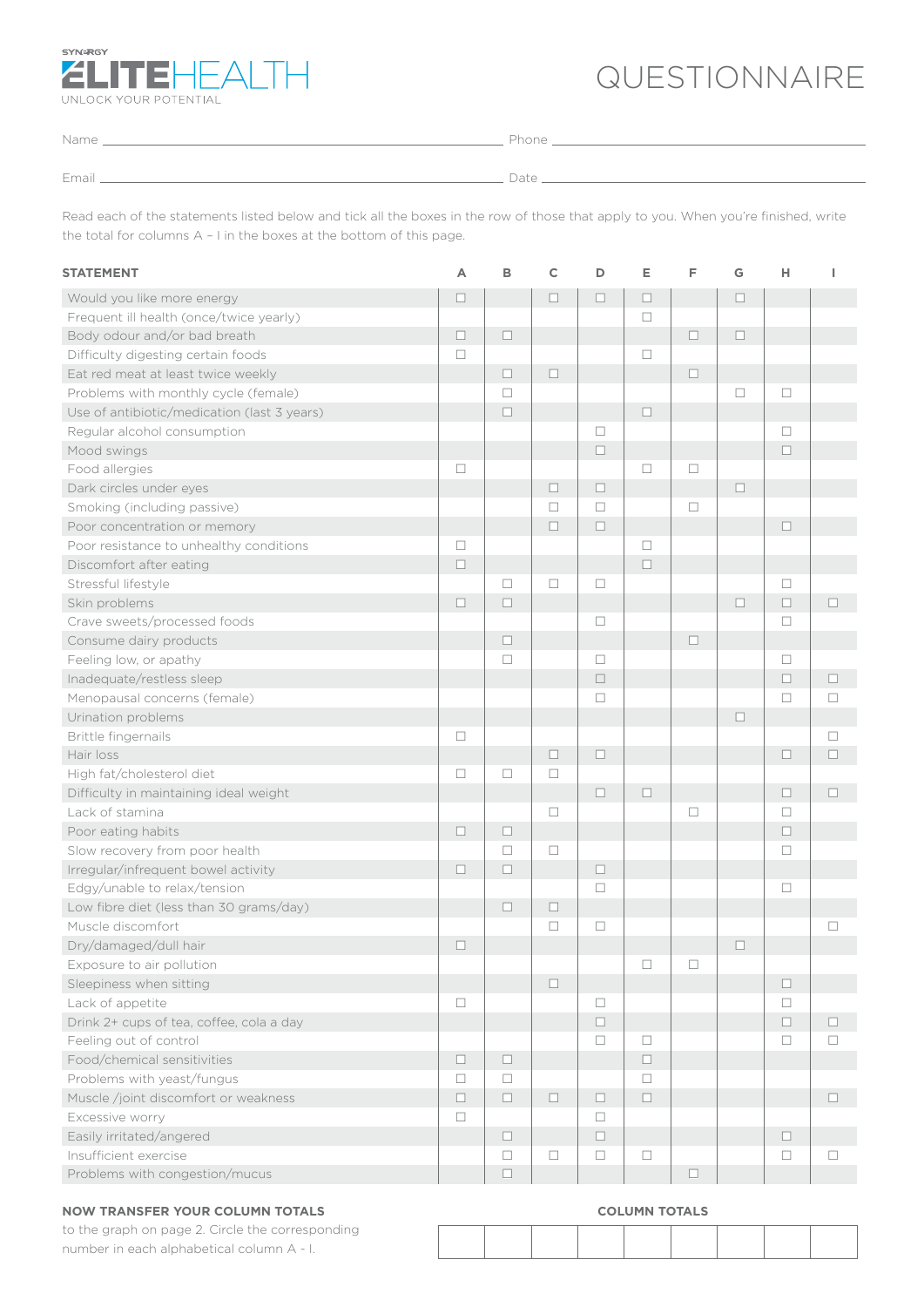# YOUR RESULTS



**SUGGESTIONS**